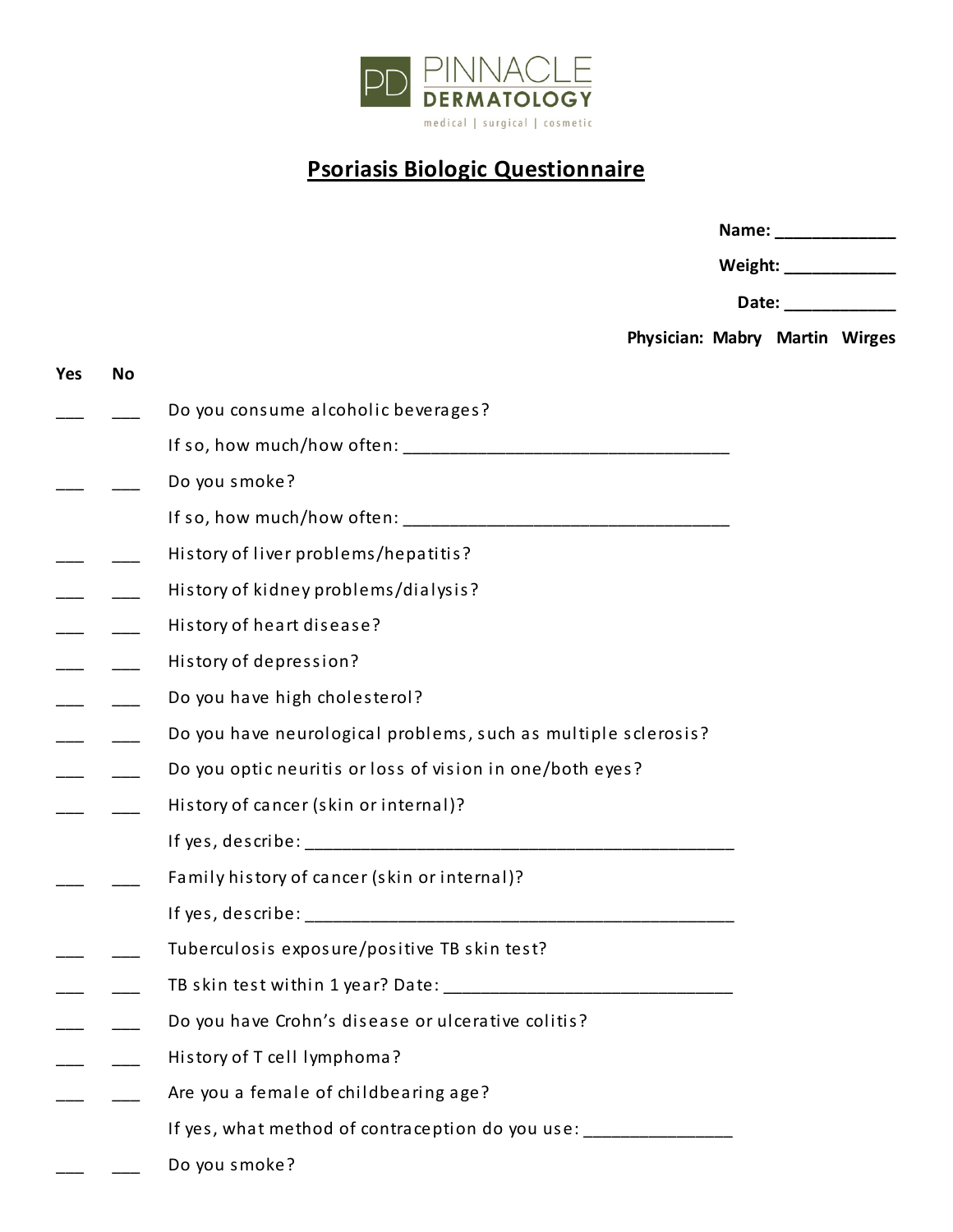Please mark any of the following treatments that you have used in the past for your psoriasis and list the length of treatment:

| <b>Yes</b><br><b>No</b> |             |                                                       |               |
|-------------------------|-------------|-------------------------------------------------------|---------------|
|                         |             |                                                       |               |
|                         |             |                                                       |               |
|                         |             |                                                       |               |
|                         |             |                                                       |               |
|                         |             |                                                       |               |
|                         |             |                                                       |               |
|                         |             |                                                       |               |
|                         |             |                                                       |               |
|                         |             |                                                       |               |
|                         |             |                                                       |               |
|                         |             |                                                       |               |
|                         |             | Circle the topical steroids below that you have used: |               |
| Triamcinolone           | Clobetasol  | Fluocinonide                                          | Fluocinolone  |
| Betamethasone           | Halobetasol | Desonide                                              | Alclometasone |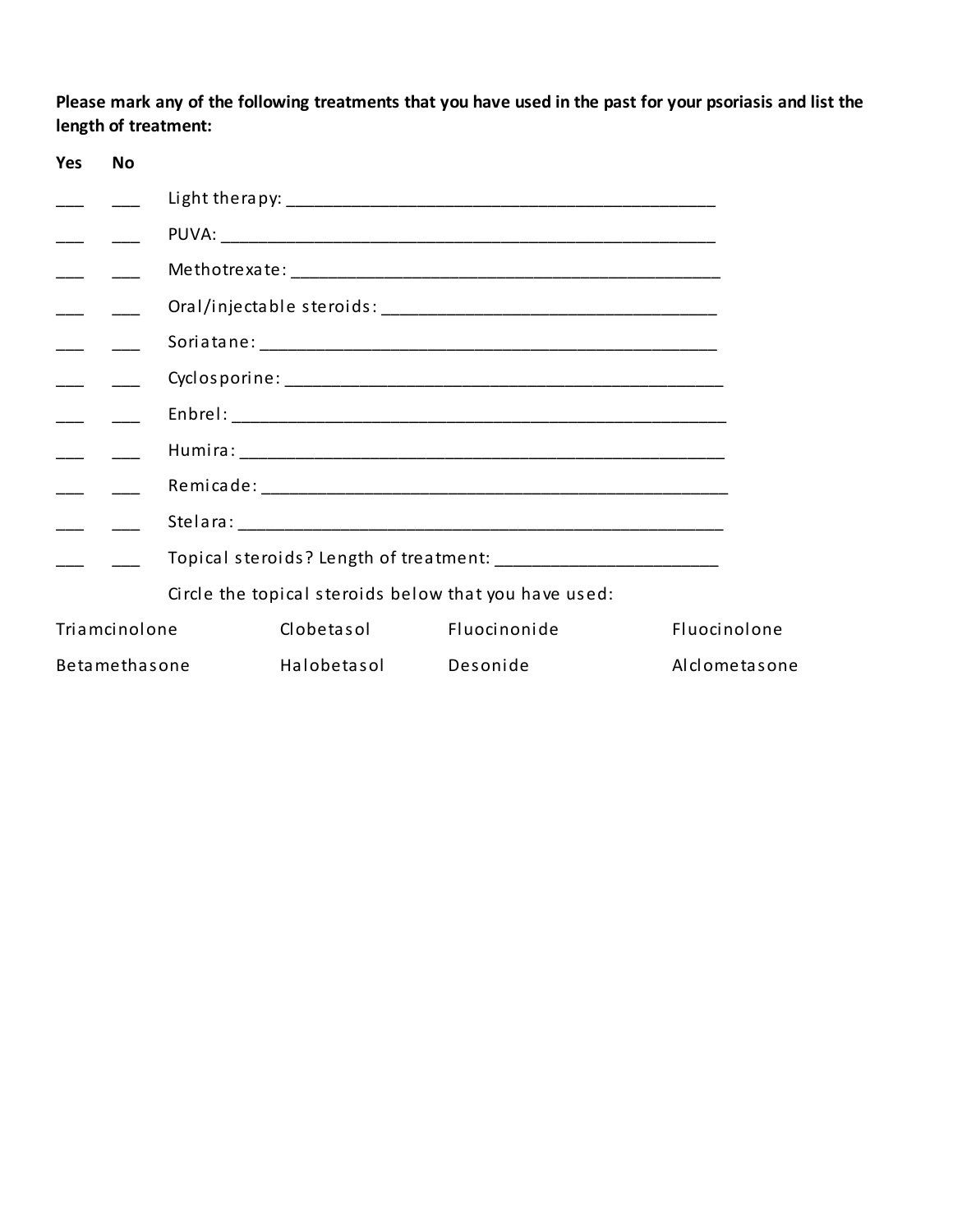## Part 1: Quality of Life - Please answer each of the following questions as they pertain to your psoriasis during the past month. (Circle one number per question)

|    |                                                                                               | Not at All |                  |            |   | Somewhat |     |   |   | <b>Very Much</b> |
|----|-----------------------------------------------------------------------------------------------|------------|------------------|------------|---|----------|-----|---|---|------------------|
|    | 1. How self-conscious do you feel with regard<br>to your psoriasis?                           | o          |                  |            |   |          |     |   |   |                  |
|    | 2. How helpless do you feel with regard to<br>your psoriasis?                                 | ō          | $\overline{2}$   | $\ddot{3}$ | 4 | 5        | 6   |   |   | 10               |
|    | 3. How embarrassed do you feel with regard<br>to your psoriasis?                              |            |                  |            |   | 5.       | - 6 |   |   |                  |
|    | 4. How angry or frustrated do you feel with<br>regard to your psoriasis?                      | Ŭ          |                  | 3          | 4 | 5        |     |   |   | 10               |
| 5. | To what extent does your psoriasis make<br>your appearance unsightly?                         |            |                  |            |   |          |     |   |   |                  |
|    | 6. How disfiguring is your psoriasis?                                                         | 0          | $\boldsymbol{2}$ | $\sqrt{3}$ | 4 | 5        | 6   | 8 | 9 | 10               |
|    | 7. How much does your psoriasis impact your<br>overall emotional well-being?                  |            |                  |            |   |          |     |   |   | 10               |
|    | 8. Overall, to what extent does your psoriasis<br>interfere with your capacity to enjoy life? | $\Omega$   |                  | 3          |   | 5        |     |   |   | 10               |

## How much have each of the following been affected by your psoriasis during the past month? (Circle one number per question)

|                                              | Not at All |  |  |  |  | Very Much |
|----------------------------------------------|------------|--|--|--|--|-----------|
| 9. Itching?                                  |            |  |  |  |  |           |
| 10. Physical irritation?                     |            |  |  |  |  |           |
| 11. Physical pain or soreness?               |            |  |  |  |  |           |
| 12. Choice of clothing to conceal psoriasis? |            |  |  |  |  |           |

Total Quality-of-Life Score (0 - 120 " (Medical staff to calculate)

12-item Psoriasis Quality of Life Questionnaire (PQOL-12), Copyright 2002, 2003, Allergan, Inc.

| Part 2:                                                                                                 | Part 3:                                                                                                                     |
|---------------------------------------------------------------------------------------------------------|-----------------------------------------------------------------------------------------------------------------------------|
| A. Using the figures below, place an "X" on<br>the parts of your body that currently have<br>psoriasis. | A. Have you ever been diagnosed with psoriatic arthritis?<br>Yes<br>No                                                      |
|                                                                                                         | B. Do you have swollen, tender, or stiff joints (e.g., hands, feet,<br>hips, back)?<br>Yes.<br>No                           |
|                                                                                                         | If yes, how many joints are affected? (Check one box)<br>More than 4                                                        |
|                                                                                                         | If yes, how much have your joint symptoms affected your<br>daily activities?<br>Not at all<br>Very much<br>A little<br>A KX |
| Back<br>Front                                                                                           | Once completed, please return to medical staff                                                                              |

T